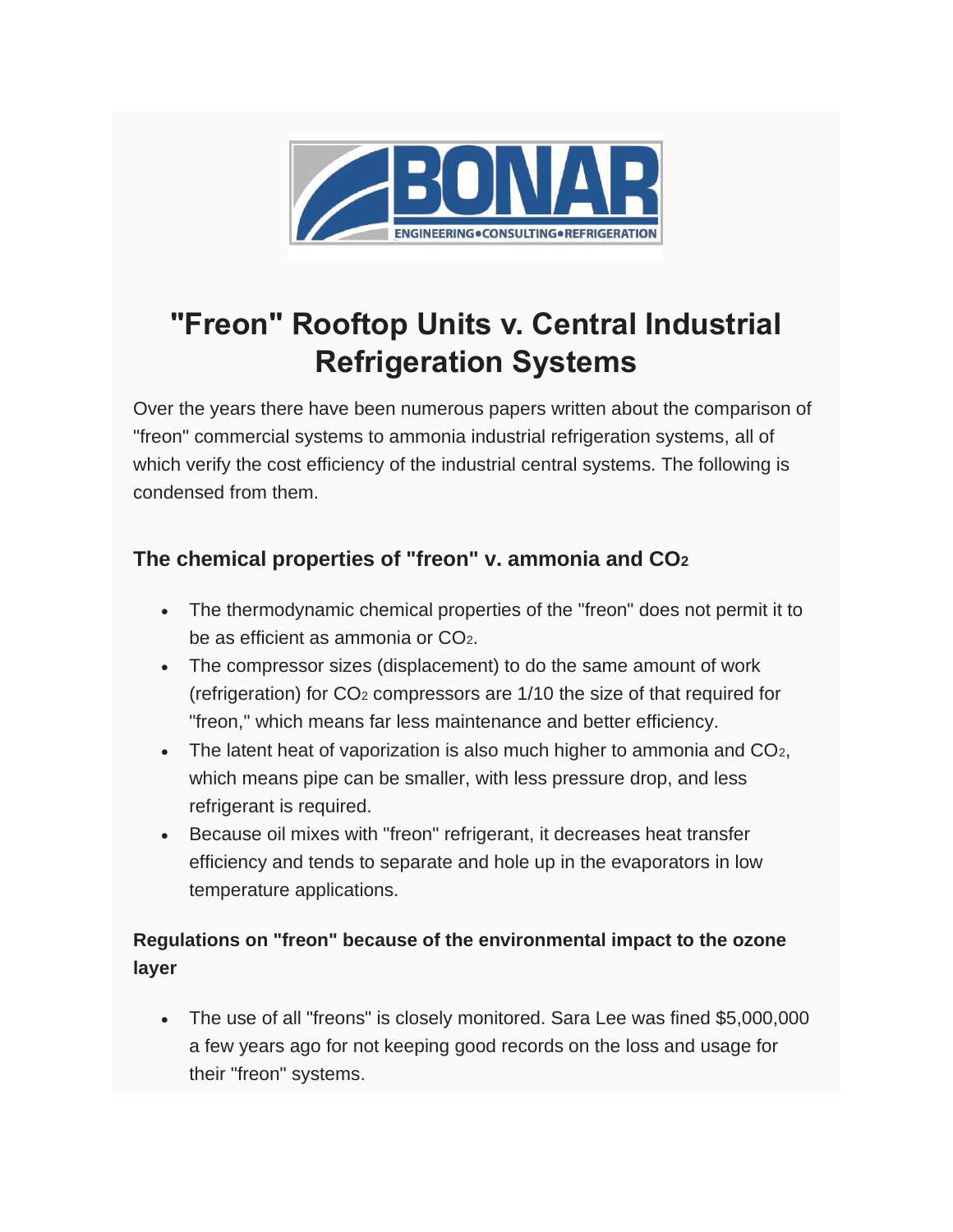- The cost and the manufacture of "freon" in the US will be stopped, and we will ultimately be buying it from China.
- Regulations are tougher on "freon" than on ammonia systems when the ammonia charge is less than 10,000 pounds, and  $CO<sub>2</sub>$  does not require regulation as a refrigerant.

#### **Safety and usage**

- It is a well-known fact that "freon" systems typically lose 25% of their refrigerant charge per year, while CO<sub>2</sub> and ammonia would be on the order of 1% to 2% loss.
- More people die from asphyxiation from "freon" than ammonia or CO<sub>2</sub>. Ammonia is self-alarming. Under heat, "freons" can break down into phosgene gas, which has been known to kill people when smoking cigarettes in the presence of "freon."

### **Design efficiency**

- The number of compressors used in a refrigeration system can determine how efficiently a given refrigeration system can operate. Refrigeration loads can vary from day to day, and weekly, winter and summer. Cooler and dock loads can vary from 100% to 0%. Freezers will generally vary in the range of 100% to 50%. It obviously takes more than one compressor to do this, which is all that packaged "freon" systems normally have.
- The type of compressors make a tremendous difference in the system efficiency. 3,600 rpm compressors are, across the board, less efficient than 1,800 or 1,200 rpm reciprocating compressors. 3,600 rpm compressors cannot be cycled as often as 1,800 rpm compressors because the smaller windings in the 3,600 rpm motor get overheated when they are repeatedly started. Attempts to make them efficient with the addition of VFDs (variable speed drives) are counter productive. At full load the VFDs lose 8% efficiency.
- Air cooled condensers on packaged systems will make compressors use 20% to 30% more work of compression, and will cause higher oil usage and valve wear because of higher temperatures and super heat.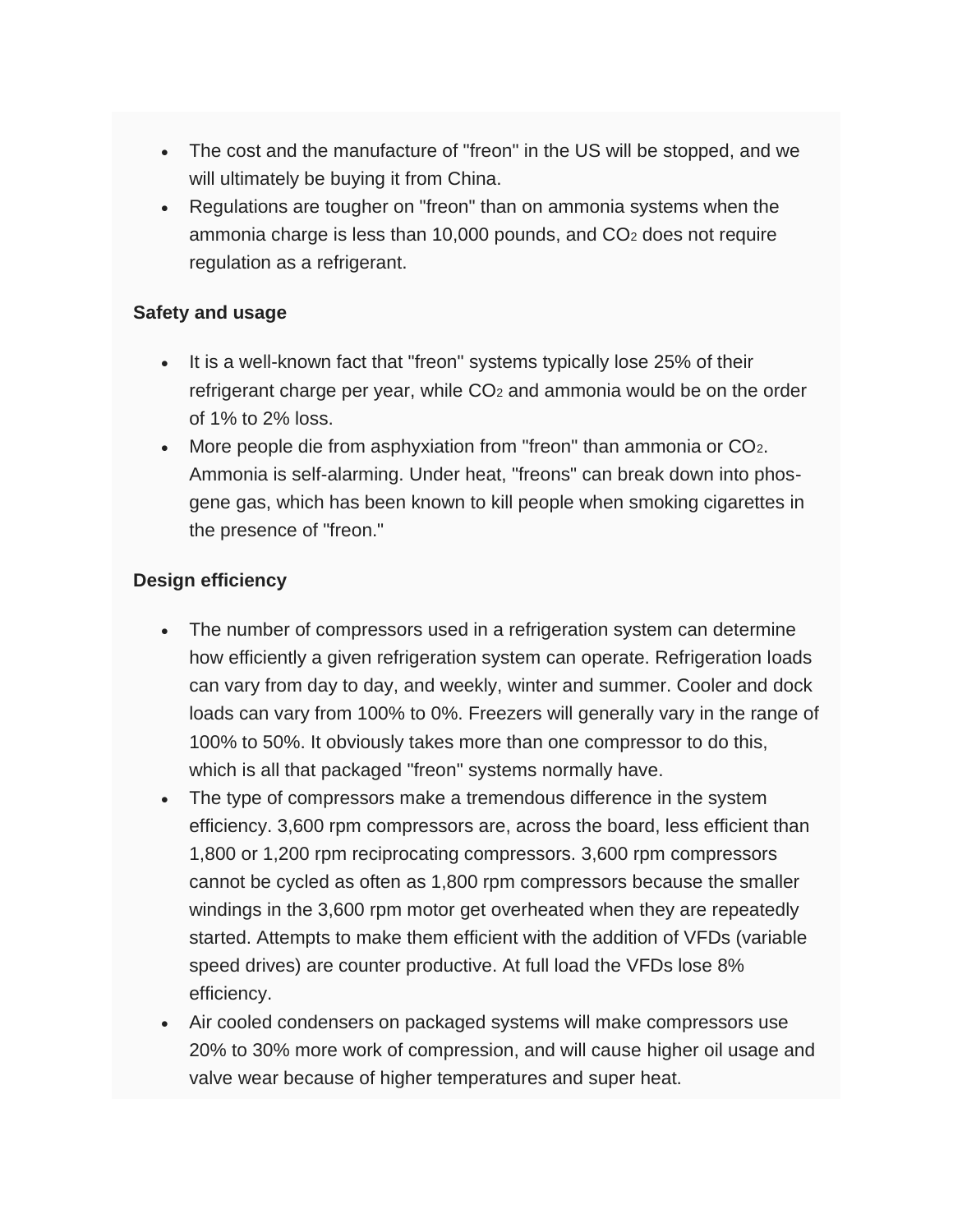• Diversity of the refrigeration load is another key to why a central system is more efficient. Not all loads peak at the same time. The central system can take advantage of when some rooms are busy and others are not. Single packaged systems cannot do that. It's no different than putting individual window air conditioning units in each room of a house; a unit in one room cannot benefit another room. We have found over the years that when we combine two machinery room into one machinery room for the same facility, you will eliminate approximately 1/3 of the compressors.

#### **Construction and maintenance cost**

- Construction of a single central machinery room is far more cost effective than the construction of a dozen machinery rooms on separate structural steel platforms with enclosures of 50 to 60 feet on the roof to support all of the same equipment.
- Maintenance will become very expensive when a compressor needs to be replaced, and rental of a \$10,000 crane will be necessary to replace it. The same is true for drums of oil and other supplies that would otherwise be on the floor of the machinery room at dock height.

When all is said and done, ammonia and ammonia/ $CO<sub>2</sub>$  systems do and can achieve efficiencies below 1 kw/cuft/year for straight freezer storage facilities, while packaged "freon" systems cannot.